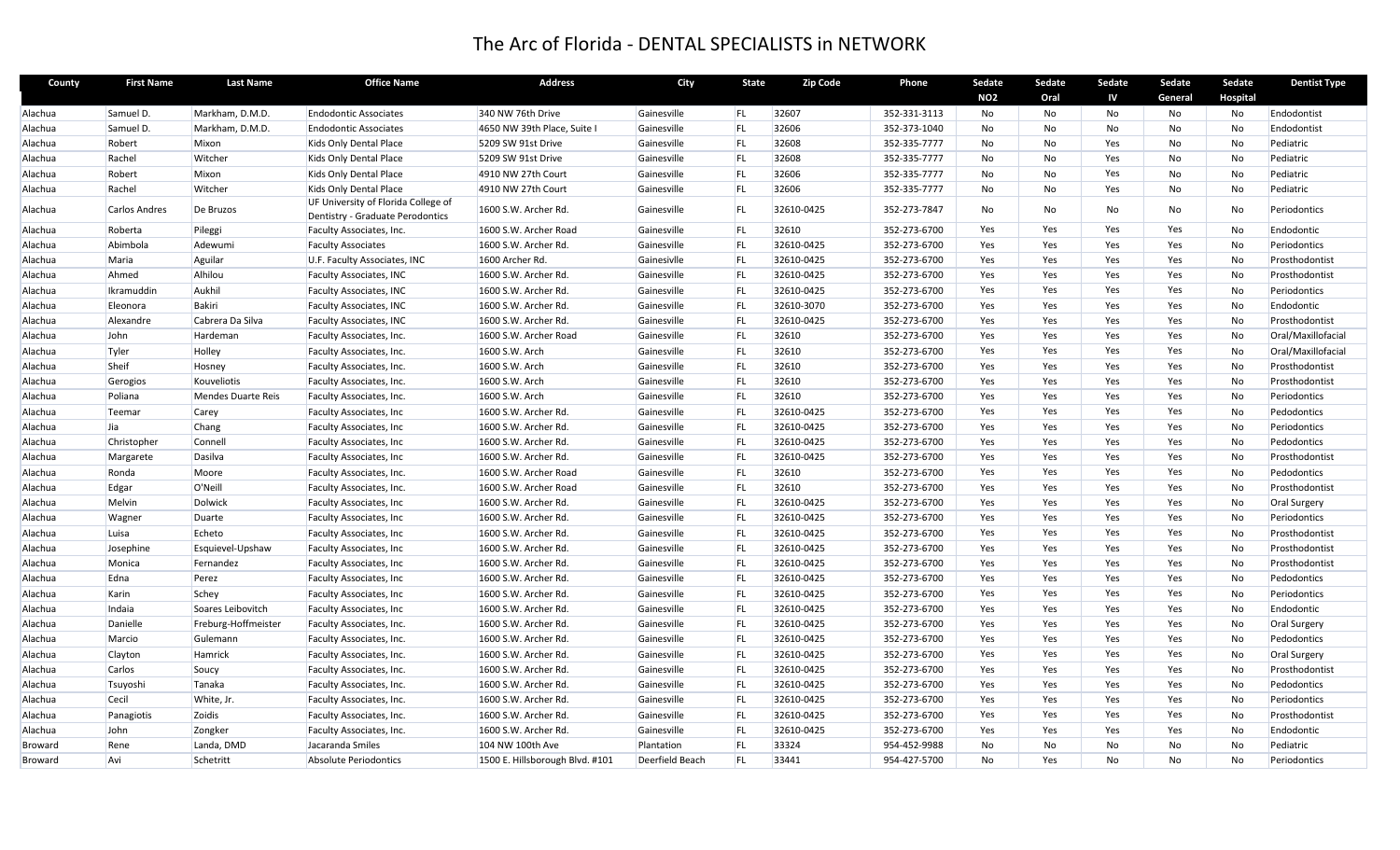## The Arc of Florida ‐ DENTAL SPECIALISTS in NETWORK

| County              | <b>First Name</b> | <b>Last Name</b>      | <b>Office Name</b>                                          | Address                           | City                  | <b>State</b> | <b>Zip Code</b> | Phone        | Sedate<br><b>NO2</b> | Sedate<br>Oral | Sedate<br>IV | Sedate<br>General | Sedate<br><b>Hospital</b> | <b>Dentist Type</b> |
|---------------------|-------------------|-----------------------|-------------------------------------------------------------|-----------------------------------|-----------------------|--------------|-----------------|--------------|----------------------|----------------|--------------|-------------------|---------------------------|---------------------|
| Charlotte           | Carol             | Stevens, DDS, MBA     | Carol W.Stevens, DDS, MBA                                   | 19180 Quesada Ave                 | Port Charlotte        | FL.          | 33948           | 941-743-7474 | No                   | No             | No           | No                | No                        | Periodontist        |
| Charlotte           | Erin              | Taylor                | Pediatric Dentistry of Port Charlotte                       | 3872 Tamiami Trail Unit D & E     | Port Charlotte        | <b>FL</b>    | 33983           | 941-391-8090 | Yes                  | Yes            | Yes          | Yes               | Yes                       | Pediatric           |
| Collier             | Timothy S.        | Davis, DDS, PA        | Timothy S. Davis, DDS, PA                                   | 4933 Tamiami Trail N Ste 100      | Naples                | <b>FL</b>    | 34103           | 239-649-7766 | No                   | Yes            | Yes          | No                | No                        | Periodontist        |
| Collier             | Varahram          | Mehraban Shahriari    | Polo Dental (Naples                                         | 4280 Tamiami Trail E. Ste #201    | Naples                | FL           | 34112           | 239-258-0421 | No                   | No             | No           | No                | No                        | Pediatric           |
| Duval               | Mary S.           | Hartigan              | Fetner & Hartigan Periodontics                              | 7043 Southpoint Pkwy S, Ste B     | Jacksonville          | <b>FL</b>    | 32216           | 904-296-8343 | Yes                  | Yes            | Yes          | No                | No                        | Periodontist        |
| Duval               | Alan E.           | Fetner, D.M.D.        | Fetner & Hartigan Periodontics                              | 7043 Southpoint Pkwy S, Ste B     | Jacksonville          | FL           | 32216           | 904-296-8343 | Yes                  | Yes            | Yes          | No                | <b>No</b>                 | Periodontist        |
| Duval               | Michael J.        | Fetner, D.M.D., MS    | Fetner & Hartigan Periodontics                              | 5110 San Juan Avenue              | Jacksonville          | <b>FL</b>    | 32210           | 904-389-2276 | Yes                  | Yes            | Yes          | No                | No                        | Periodontist        |
| Duval               | Barry             | Setzer                | Drs. Setzer, Cochran, Soares, &<br>Hubbard                  | 8355 Bayberry Road                | Jacksonville          | <b>FL</b>    | 32256           | 904-733-7254 | No                   | Yes            | Yes          | No                | No                        | Pediatric           |
| Duval               | Michael           | Fetner                | Fetner and Hartigan Periodontics and<br>Implants P.A.       | 7043 Southpoint Pkwy S., Ste B    | Jacksonville          | <b>FL</b>    | 32216           | 904-296-8343 | No                   | No             | No           | No                | No                        | Periodontics        |
| Escambia            | James Edgar       | <b>Boatwright III</b> | Jay E. Boatwright III                                       | 914 Royce St.                     | Pensacola             | <b>FL</b>    | 32503           | 850-476-8180 | No                   | No.            | No           | No                | No                        | Prosthodontist      |
| Flagler             | Sidni             | Manne, D.M.D.         | <b>Endodontics &amp; Micro Surgery</b>                      | 7 Boulder Rock Drive, Suite 1     | Palm Coast            | <b>FL</b>    | 32137           | 386-446-0600 | <b>No</b>            | No             | No           | <b>No</b>         | <b>No</b>                 | Endodontist         |
| Flagler/St. Johns   | Luis A.           | Cruz, DMD             | Little Smiles Dentistry                                     | 105 Cypress Point Pkway Ste D     | Palm Coast            | <b>FL</b>    | 32064           | 386-439-5437 | Yes                  | No             | No           | No                | No                        | Pediatric           |
| Hernando            | Scott T.          | Baur, DMD             | <b>Edgewater Endodontics</b>                                | 5305 Spring Hill Dr               | Spring Hill           | <b>FL</b>    | 34606           | 352-688-7858 | No                   | No             | No           | No                | No                        | Endodontist         |
| Hillsborough        | James             | Russin                | <b>Endodontic Anesthesia Services</b>                       | 123 N. Oakwood Ave.               | Brandon               | <b>FL</b>    | 33510           | 813-684-6509 | Yes                  | Yes            | No           | Yes               | Yes                       | Endodontic          |
| <b>Indian River</b> | Liliana           | Perez                 | Pelican Dental Care                                         | 2050 40th Ave. Suite 4            | Vero Beach            | <b>FL</b>    | 32960           | 772-569-9781 | No                   | No             | No           | No                | <b>No</b>                 | Pediatric           |
| Lee                 | Miguel            | Argumosa              | Pediatric Dentistry of Cape Coral                           | 1508 SE 12th Terrace              | Cape Coral            | <b>FL</b>    | 33990           | 239-322-5222 | Yes                  | Yes            | Yes          | Yes               | Yes                       | Pediatric           |
| Lee                 | Nicole            | Eastham               | Pediatric Dentistry of Bonita                               | 9510 Bonita Beach Rd Ste 101      | <b>Bonita Springs</b> | <b>FL</b>    | 34135           | 239-333-2990 | Yes                  | Yes            | Yes          | Yes               | Yes                       | Pediatric           |
| Lee                 | Erin              | Taylor                | Pediatric Dentistry of Bonita                               | 9510 Bonita Beach Rd Ste 101      | <b>Bonita Springs</b> | <b>FL</b>    | 34135           | 239-322-5222 | Yes                  | Yes            | Yes          | Yes               | Yes                       | Pediatric           |
| Leon                | Dr. James A       | Carey                 | Dr. James A. Carey, DDS                                     | 1272 Timberland Rd                | Tallahassee           | FL           | 32312           | 850-893-5177 | No                   | No             | No           | No                | No                        | Pediatric           |
| Leon                | Stanley           | Sheppard              | Stanley Sheppard, DMD, PA                                   | 1771 Capital Circle NE            | Tallahassee           | <b>FL</b>    | 32308           | 850-765-3748 | No                   | No             | No           | No                | <b>No</b>                 | Pediatric           |
| Leon                | Shawn             | Hanway                | Tallahassee Pediatric Dentistry                             | 2304 Killearn Center Blvd         | Tallahassee           | FL           | 32309           | 850-666-5365 | Yes                  | No             | Yes          | No                | No                        | Pediatric           |
| Leon                | Timothy           | Vola                  | Smile Works                                                 | 1771 Capital Circle NE            | Tallahassee           | FL           | 32308           | 850-765-3748 | Yes                  | No             | No           | No                | No                        | Pediatric           |
| Leon                | <b>Briano</b>     | Allen                 | <b>Red Hills Endodontics</b>                                | 3101 Capital Medical Blvd         | Tallahassee           | <b>FL</b>    | 32308           | 850-877-0536 | No                   | No             | No           | No                | No                        | Endodontic          |
| Miami Dade          | William           | Posner                | Dental Specialty Center of Homestead 925 NE 30 Terrace #114 |                                   | Homestead             | <b>FL</b>    | 33033           | 305-247-0910 | <b>No</b>            | No             | Yes          | No                | No                        | Endodontic          |
| Orange              | Mauricio          | Chavarriaga, DDS      | East Orange Endodontics PL                                  | 10800 Dylan Loren Cir Ste 103     | Orlando               | <b>FL</b>    | 32825           | 407-704-7863 | No                   | No.            | No           | No                | No                        | Endodontist         |
| Orange              | Jiann-Jang        | Wu                    | Jiann-Jang Wu DDS                                           | 201 N. Lakemont Avenue Ste 2400   | <b>Winter Park</b>    | <b>FL</b>    | 32792           | 407-647-4773 | No                   | No             | No.          | No                | No                        | Endodontist         |
| Orange              | Michelle          | Aliotti               | Florida Dental Team, LLC                                    | 1000 Woodcock Rd., Suite 120      | Orlando               | <b>FL</b>    | 32803           | 407-792-1968 | No                   | No             | No           | No                | No                        | Pediatric           |
| Orange              | Priya             | Patel DMD             |                                                             | 1000 Woodcock Rd. Suite 120       | Orlando               | <b>FL</b>    | 32803           | 407-792-1968 | No                   | No             | No           | No                | No                        | Pediatric           |
| Orange              | Anjali            | Rajani                | Florida Dental Team, LLC                                    | 1000 Woodcock Rd, Suite 120       | Orlando               | <b>FL</b>    | 32803           | 407-792-1968 | No                   | No             | No           | No                | No                        | Pediatric           |
| Orange              | Richard           | Gyles                 | Florida Dental Team, LLC                                    | 1000 Woodcock Rd, Suite 120       | Orlando               | <b>FL</b>    | 32803           | 407-792-1968 | No                   | No             | No           | No                | No                        | Pediatric           |
| Orange              | Stephen           | Greene                | Florida Dental Team, LLC                                    | 1000 Woodcock Rd, Suite 120       | Orlando               | FL           | 32803           | 407-792-1968 | <b>No</b>            | No             | No           | No                | <b>No</b>                 | Pediatric           |
| Orange              | Dorothy           | Theogene              | Florida Dental Team, LLC                                    | 1000 Woodcock Rd Suite 120        | Orlando               | <b>FL</b>    | 32803           | 407-792-1968 | No                   | No             | No           | No                | No                        | Pediatric           |
| Orange              | Dixin             | Wang                  | Florida Dental Team, LLC                                    | 1000 Woodcock Rd, Suite 120       | Orlando               | <b>FL</b>    | 32803           | 407-792-1968 | No                   | No             | No           | No                | No                        | Pediatric           |
| Orange              | Kaitlyn           | Purcell               | Florida Dental Team, LLC                                    | 1000 Woodcock Rd, Suite 120       | Orlando               | <b>FL</b>    | 32803           | 407-792-1968 | No                   | No             | No           | No                | No                        | Pediatric           |
| Orange              | Jerry             | Chery                 | Florida Dental Team, LLC                                    | 1000 Woodcock Rd Suite 120        | Orlando               | FL           | 32803           | 407-792-1968 | No                   | No             | No           | No                | No                        | Pediatric           |
| Orange              | Mubashir          | Chaudhry              | Florida Dental Team, LLC                                    | 1000 Woodcock Rd Suite 120        | Orlando               | <b>FL</b>    | 32803           | 407-792-1968 | No                   | No             | No           | No                | <b>No</b>                 | Pediatric           |
| Orange              | Jonathan          | Johnson               | Florida Dental Team, LLC                                    | 1000 Woodcock Rd Suite 120        | Orlando               | <b>FL</b>    | 32803           | 407-792-1968 | No                   | No             | No           | No                | No                        | Pediatric           |
| Palm Beach          | Nilsa H.          | Toledo, DMD           | <b>Functional Facial Orthopedics</b>                        | 13421 South Shore Blvd #203       | Wellington            | <b>FL</b>    | 33141           | 561-215-1603 | No                   | No             | No           | No                | No                        | Pediatric           |
| Palm Beach          | Michael           | <b>Harris</b>         | Michael S. Harris, DMD, PA                                  | 12794 W. Forest Hill Blvd Ste 27A | Wellington            | <b>FL</b>    | 33414           | 561-204-3242 | Yes                  | No.            | Yes          | No                | No                        | Oral/Maxillofacial  |
| Palm Beach          | Andrew            | Norkin                | Boca Raton Oral Facial & Implant<br>Surgery                 | 2499 Glades Road #309             | Boca Raton            | <b>FL</b>    | 33431           | 561-826-2002 | <b>No</b>            | Yes            | Yes          | No                | No                        | Oral/Maxillofacial  |